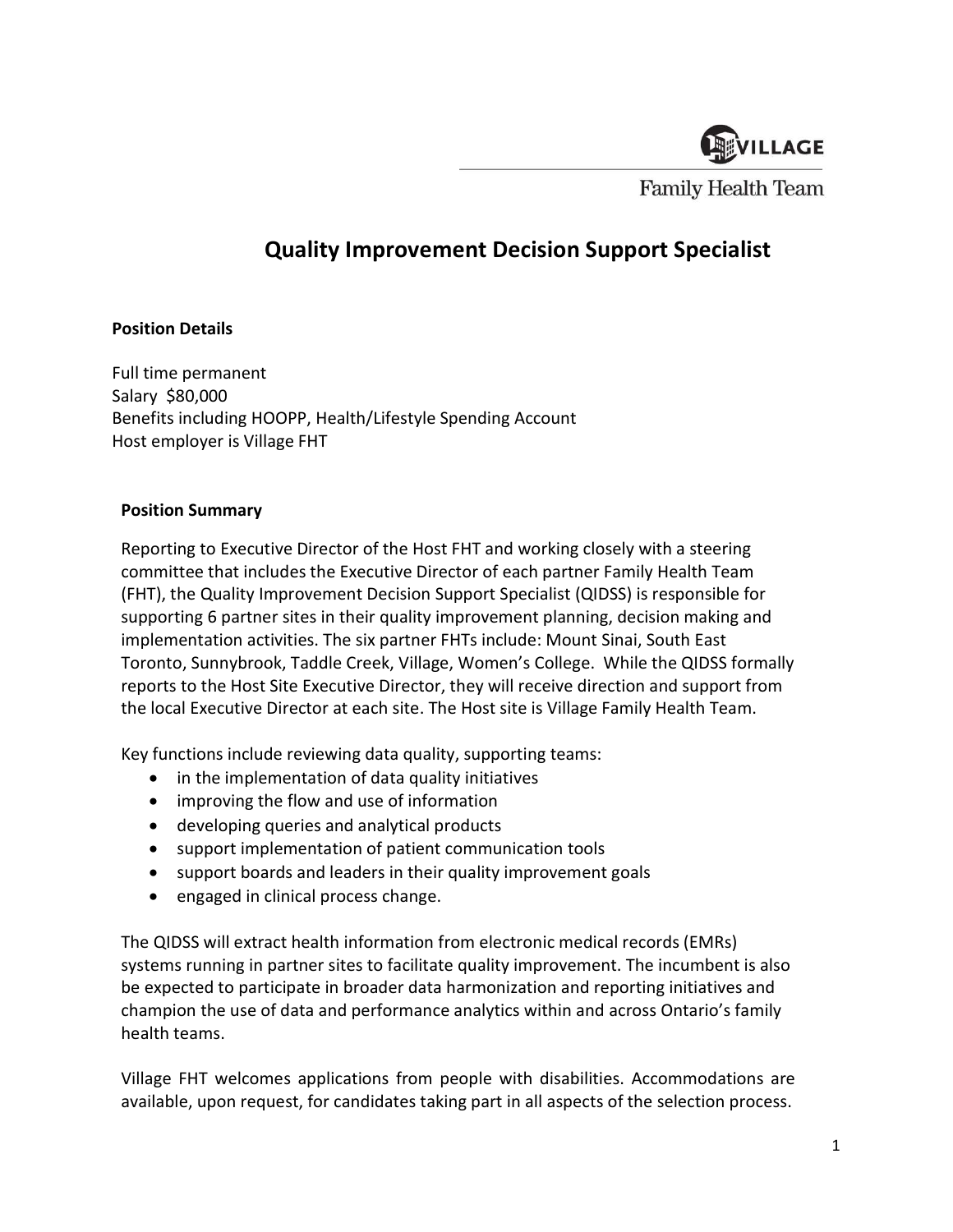#### Roles and Responsibilities (6 partner sites)

#### Supports quality improvement decision support capacity building:

- 1. Supports senior leadership and other stakeholders in the assessment of the quality of the data and decision support needs
- 2. Serves sites as a subject matter expert in data integrity and leads the analysis of data quality issues, using problem-solving methodologies to recommend corrective and preventative action
- 3. Collaborates closely with multi-disciplinary teams, and residents at academic sites, engaged in quality improvement to identify performance measurement information and data quality needs
- 4. Supports the work of quality improvement committees in the development and implementation of quality improvement plans
- 5. Support management decision making by developing, generating, analyzing, and interpreting extracted health information.

## Improves data integrity and comparability:

- 6. Assesses the underlying causes of poor data quality and leads the identification and implementation of data quality improvement initiatives
- 7. Ensures high quality data is available for extraction as needed by developing and implementing systems to identify, track, correct and prevent errors
- 8. Designs, tests, and deploys tools and processes for extracting and managing performance data
- 9. Develops data feedback reports and data checking routines
- 10. Verifies extracted data against source documentation and develop standard operating procedures for data cleaning
- 11. Communicates data quality issues to FHT leadership in a timely and accurate manner

#### Improves data access and use:

- 12. Identifies gaps in data availability, and defines and implements solutions to close the gaps
- 13. Provides consultative and analytical support regarding the collection, interpretation, analysis, and presentation of data to help teams ensure that clinical information management practices support best practice standards
- 14. Acts as a change agent and coach to inter-disciplinary teams on data management and performance measurement
- 15. Conducts analysis and develops reports and presentations using statistical reporting packages, and presents this information to a variety of audiences
- 16. Monitors and evaluates EMR functionality from a user and decision support perspective